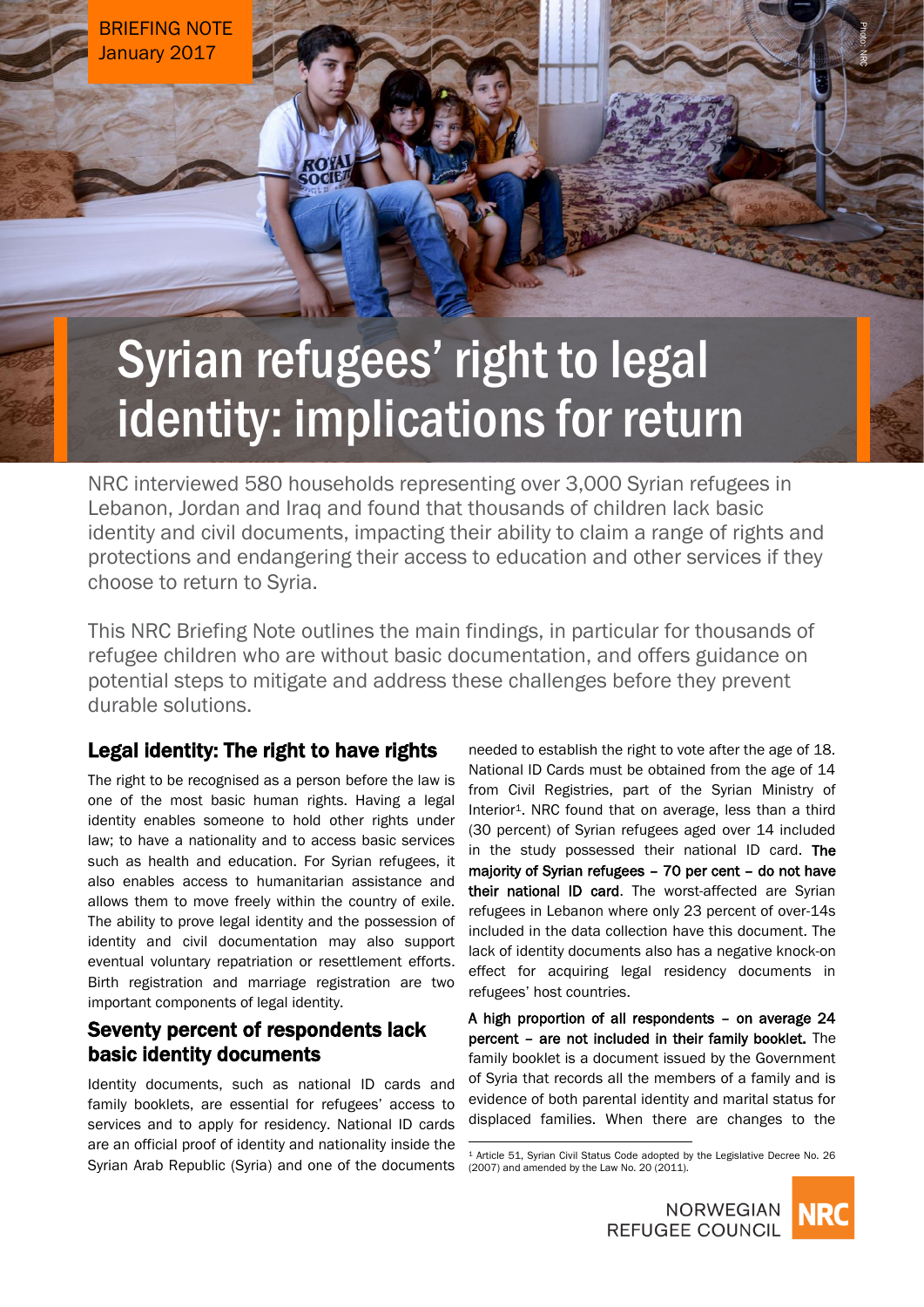family, such as a child being born, the family booklet is updated. The family booklet becomes even more important as an identity document because of the high proportion of refugees without national ID cards.

According to those interviewed, their documentation has been lost, destroyed or confiscated. The absence of these documents prevents the registration of subsequent vital events such as marriage, divorce, birth and death and creates a huge barrier for obtaining legal residency in the country of exile. In addition, where replacement of this documentation is impossible, for example due to the destruction of civil registries inside Syria, refugees might be at risk of becoming stateless.

Because identity documents are essential for daily life – for access to services such as education and the ability to travel and to legally stay in a country – some refugees have resorted to coping mechanisms such as obtaining false documents. Seventeen percent of households admitted that they have had to obtain false documentation. The highest proportion, almost 20 per cent, are in Lebanon. These coping mechanisms expose refugees to new protection risks, including the risk of arrest, detention and exploitation.

# A quarter of under-fives do not have a birth notification

It is estimated that there are over 700,000 Syrian refugee children under the age of four in the region; 300,000 of these children have been born in exile as refugees. <sup>2</sup> Although civil documentation procedures have become more accessible in all the hosting countries, NRC found that in families interviewed, on average, over twenty percent of underfives still lack a medical birth notification.3 This document is issued by a hospital or midwife when a child is born. Parents need it to apply for a birth certificate at the local civil registry. The exception is in Lebanon, where NRC's legal assistance programme (ICLA) assists parents with civil documentation procedures for refugee babies. Among this group, the lack of birth notification is less than five percent, which may be a result of improved procedures and support to parents.

According to Syrian Civil Status law4, parents of children born outside Syria need to register the birth within 90 days from the day after the date of birth with the Syrian Civil Registries through the Syrian Consulate/Embassy in the country of birth. If this does not happen, the late registration of the child is subject to a fine.

When they do not have birth notification, children are invisible to the authorities. Even when children do have a birth notification, the complex procedures for birth registration in hosting countries can pose a real challenge. In Lebanon, NRC found that 92 percent of refugees were unable to complete all the legal and administrative steps to register the birth of their children. 5

During interviews, refugees stated that the birth registration process in Syria is different from what they have experienced as refugees. In Syria, when a child is born, the authorities add the child's name to the parents' family book, but the parents do not receive a separate birth certificate.

It follows that the family booklet, as opposed to the birth notification or certificate, is therefore considered by respondents to be the most important document for securing legal identity and accessing services in Syria. This can mean that parents are unaware of the need for birth registration in their country of exile, as the following example shows:

In Jordan, when a Syrian family received a birth notification they did not know they needed to take the birth notification to the Jordanian Civil Status Department to register the child's birth. Because they failed to register the child's birth within a year, Jordanian law requires the parents to initiate a lawsuit in the Jordanian Magistrates courts to register the child. The child's mother explained, "The police informed us that we needed a birth certificate to get the [new MoI card]. We went to the Civil Status Department. They told us we need to go to court because the baby is three years old." At the time of the interview, the family had started a court case, but the mother was worried about her son not having the new MoI card as she considered it "essential for accessing services." <sup>6</sup>

 $\overline{a}$ 

 $\overline{a}$ 

https://www.nrc.no/globalassets/pdf/reports/securing-status.pdf



<sup>2</sup> UNHCR "Addressing Statelessness in the Middle East and North Africa" p. 10, UNHCR September 2016.

<sup>&</sup>lt;sup>3</sup> This survey recorded higher levels of a lack of birth notification among out of camp refugees in Jordan. This is a different finding to more recent assessments and may be attributable to the fact that this study included all under-fives who may have had greater difficulty in obtaining birth notification than children born more recently, since procedures in host countries have improved.

<sup>4</sup> Article 14, Legislative Decree No. 26 (2007), amended by the Law No. 20  $(2011)$ . <sup>5</sup> NRC, The Challenges of Birth Registration in Lebanon for Refugees from Syria,

p. 6, NRC Lebanon 2015. NRC and IHRC, Securing Status, p.19, NRC Jordan 2016, available at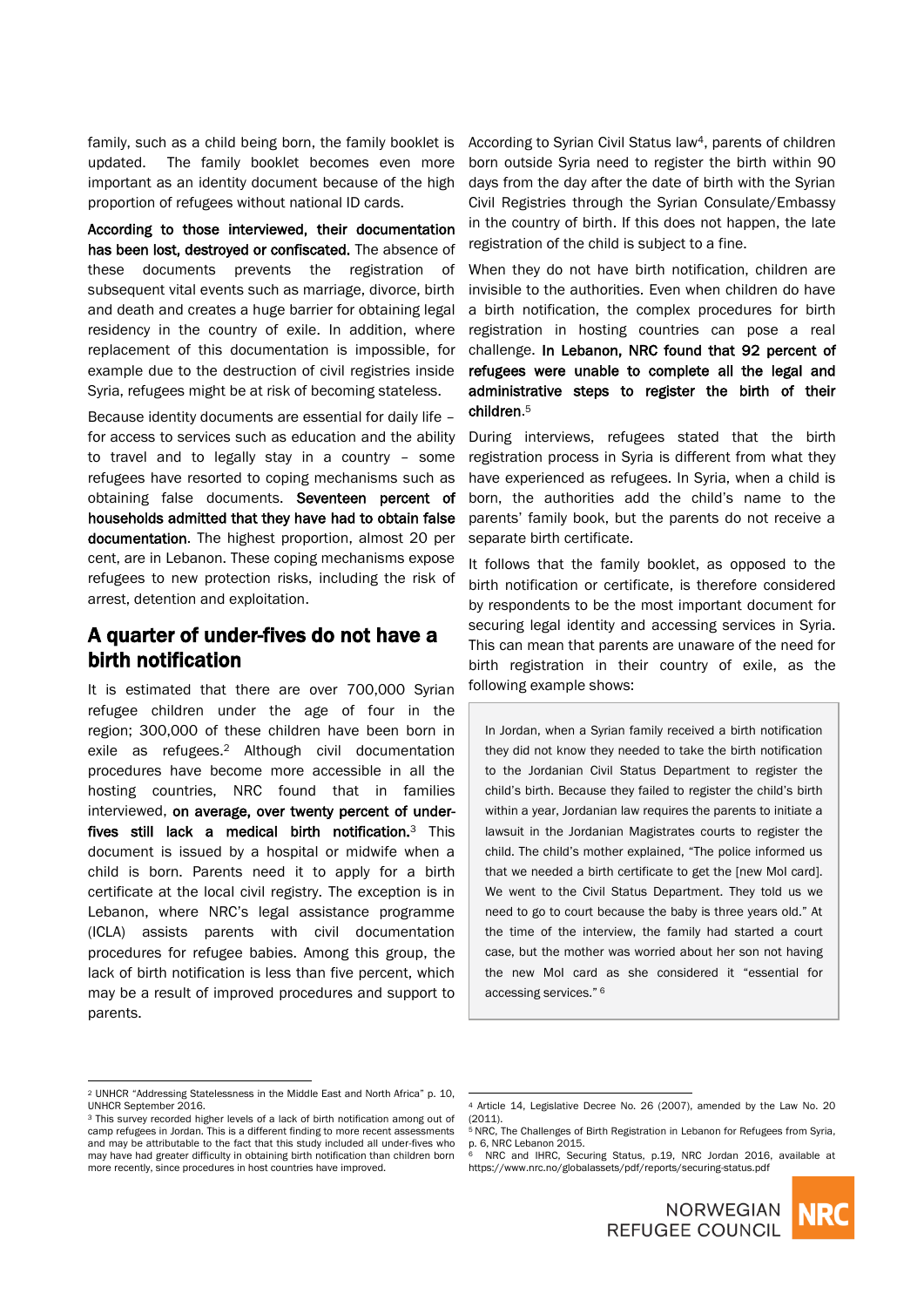In countries of exile, the use of birth notification for birth registration and obtaining birth certificates takes on a great significance. This is particularly the case for out-of-camp and urban refugee populations who have to interact to a much greater extent with local authorities. For example, in Jordan, Syrian children who do not have birth registration face severe challenges in getting residency permits (Ministry of Interior cards).

Syrian families are concerned that children without a birth certificate will be unable to return to Syria, putting family unity at risk. In the longer term, these children are also at increased risk of statelessness and other adverse consequences. To overcome birth registration challenges, some families have resorted to borrowing identity documents, or returning to Syria to retrieve documents even though it is unsafe to do so.

# The majority of under-fives are not included in family booklet

Within the families interviewed in Lebanon, over 80 percent of under fives are not included in the family booklet. The average for the region is 60 percent – see above. Respondents explained that it is not possible to add children born in Lebanon, Jordan and Iraq because in order to do so they would need to first authenticate the birth certificate with the Ministry of Foreign Affairs of the country of exile and then approach the Syrian Embassy.

The vast majority of respondents – 91 percent – said that the family booklet or a family extract are needed to enrol their children in school in Syria. <sup>7</sup> The lack of a complete family booklet may, therefore, also endanger access to education inside Syria if families choose to return in the future.

### Birth registration

 $\overline{a}$ 

- All children have the right to be registered at birth and to acquire a nationality (art.7.1 International Convention on the Rights of the Child).
- Birth registration is the first legal acknowledgement of a child's existence: without proof of identity a child is invisible to the authorities.
- Birth registration can help identify unaccompanied children and show their relationship with their parents. It also facilitates the acquisition of nationality and can therefore prevent statelessness.
- The combined absence of families and lack of civil registration can often result in children becoming involved in sexual exploitation, trafficking, recruitment into armed groups and hazardous work.

#### <sup>7</sup> A family extract contains the name, last name and place and date of birth of all the members of the family.

# Over half of married Syrians do not have marriage documentation

More than half (52 percent) of the married Syrian refugees interviewed said that they did not have any type of document to prove their marriage (marriage contract, marriage certificate or family booklet). Refugees without proof of marriage can fall into one of several categories: (a) they did not register their marriage in Syria; (b) they registered their marriage but lost their documents when fleeing Syria; or (c) they married in the hosting country and did not register their marriage. According to Syrian Civil Status Law a marriage that takes place outside Syria needs to be registered with the Syrian Civil Registries through the Syrian Consulate/Embassy within 90 days from the day after the date of the marriage.<sup>8</sup> Refugees from Syria who marry in Lebanon should get their marriage certificate certified at the Lebanese Ministry of Foreign Affairs and then at the Embassy of Syria in Lebanon. The Embassy finally sends it to the Syrian Civil Registry to register the marriage in Syria.<sup>9</sup> Between February 2015 and February 2016 out of the 1,702 refugees that obtained a marriage contract in Lebanon only 15 were able to finalize the marriage registration at the Foreigners' Register. 10

The lack of marriage documentation can become a barrier to birth registration. If a couple's marriage is unregistered or was only undertaken informally (known as "urfi" marriages)– or the spouses no longer retain formal documents proving marriage– the registration of the birth of their children will become much more complex as it will require, for example, ratification and legalisation of the marriage as a precondition. In Jordan, parents wishing to register their child's birth with the Civil Status Department have to prove that they are lawfully married, by showing a state-issued marriage certificate together with identity documents.

There are other far-reaching consequences: For example, many women who have either lost or been separated from their husbands may not be able to claim marital property without a marriage certificate to prove their relationship.

This shows the linkages between civil documents. Lack of civil documentation can result in negative cascading consequences for families, as one documentation issue becomes a barrier to obtaining another.

 $\overline{a}$ 

<sup>10</sup> NRC, Update at Marriage Registration for Refugees from Syria, p.11, NRC Lebanon 2016, available at https://www.nrc.no/resources/reports/update-onmarriage-registration-for-refugees-from-syria-july-2016/





<sup>8</sup> Article 14, Syrian Civil Status Code (2007).

<sup>9</sup> Article 17, Syrian Civil Status Code (2007).